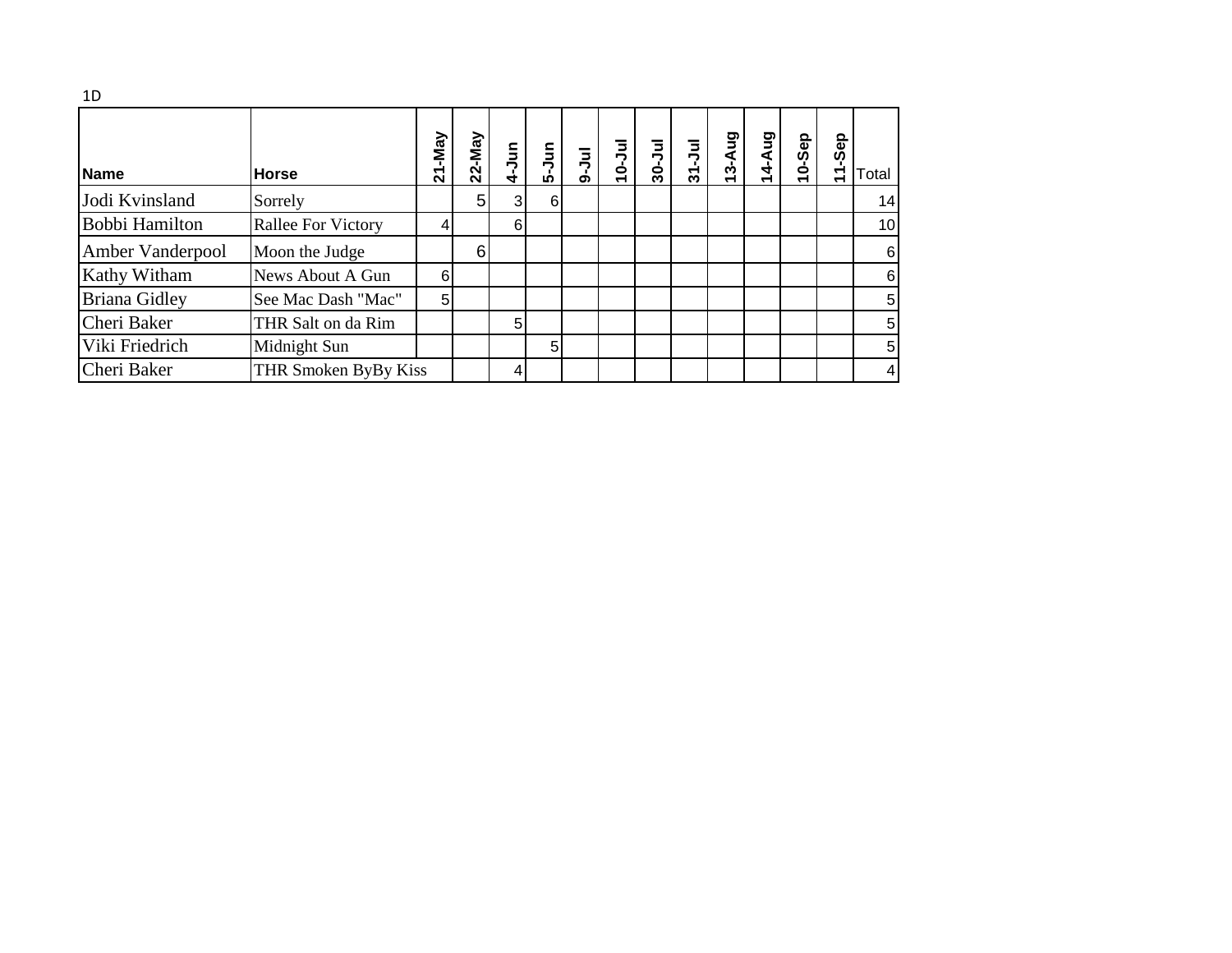| <b>Name</b>            | <b>Horse</b>               | $21-May$ |                | $\frac{22-May}{4-Jun}$ |                |  |  | <b>Bny-SL</b> | 14-Aug | 10-Sep | Sep<br>$\dot{\tau}$ | Total        |
|------------------------|----------------------------|----------|----------------|------------------------|----------------|--|--|---------------|--------|--------|---------------------|--------------|
| Kathy Witham           | News About A Gun           |          | 6              |                        | 61             |  |  |               |        |        |                     | 12           |
| Chris Jerde            | <b>HesAFirstDownFrench</b> | $6 \mid$ | $\overline{4}$ |                        |                |  |  |               |        |        |                     | 11           |
| Jodi Kvinsland         | <b>Runnin Down First</b>   |          | 5 <sub>l</sub> | 5                      |                |  |  |               |        |        |                     | 10           |
| Missy Murphy           | <b>CW Pocos Frost</b>      |          |                | 6                      | 4              |  |  |               |        |        |                     | 10           |
| Sandi Johnson          | Billy Boy Chex "Pecos"     | 5        |                | 3                      |                |  |  |               |        |        |                     | 8            |
| <b>Melanie Nevares</b> | Bond Skipp'n Smooth "Bond" |          |                |                        | 5 <sup>1</sup> |  |  |               |        |        |                     | 5            |
| Linda Lowe             | <b>Honor Lottie Dream</b>  | 4        |                |                        |                |  |  |               |        |        |                     | 4            |
| Viki Friedrich         | Midnight Sun               |          |                | 4                      |                |  |  |               |        |        |                     | 4            |
| Stephanie Lorenz       | American Bammit            | 3        |                |                        |                |  |  |               |        |        |                     | $\mathbf{3}$ |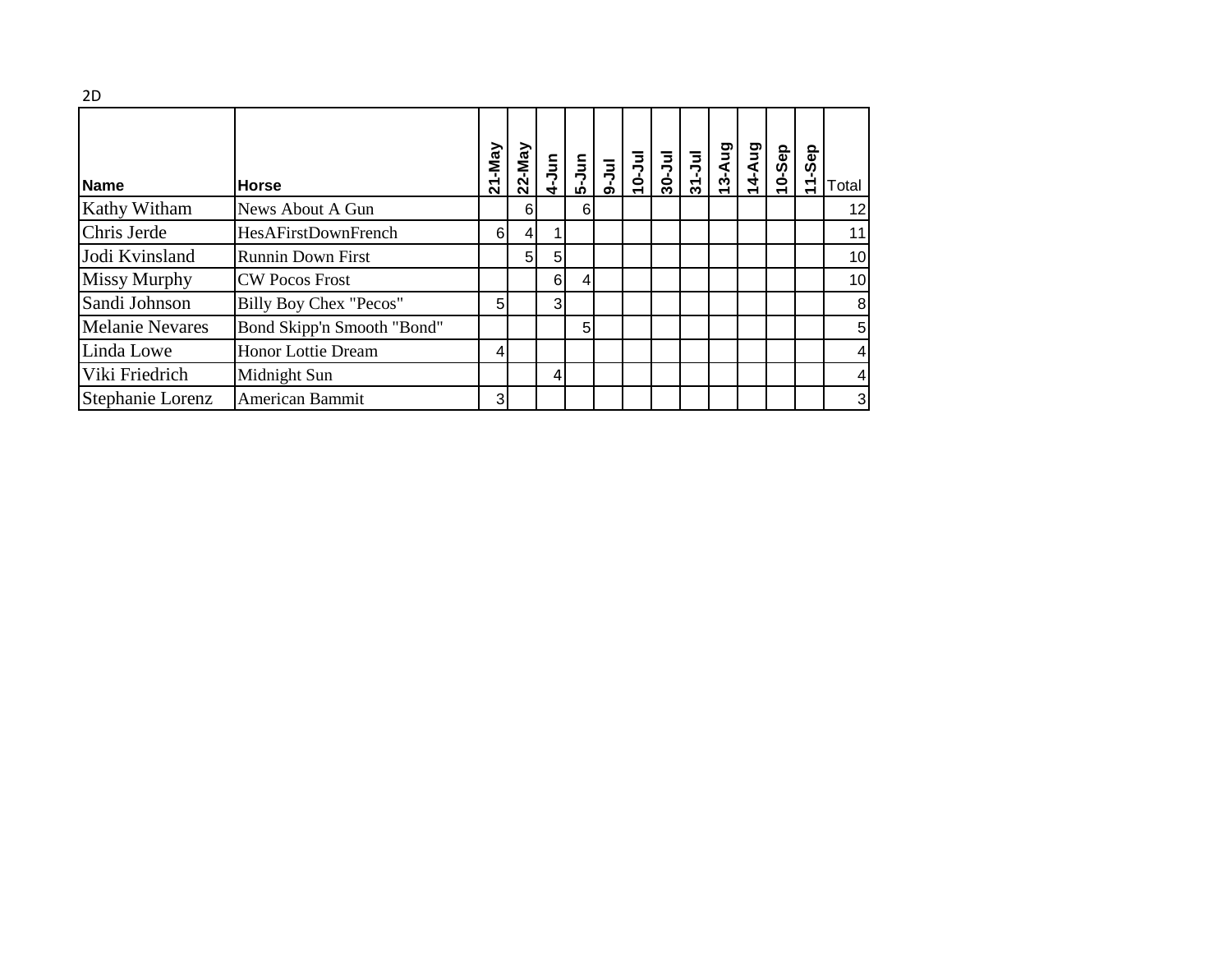| 3D                  |                              |        |          |                |   |  |  |        |       |       |        |                |
|---------------------|------------------------------|--------|----------|----------------|---|--|--|--------|-------|-------|--------|----------------|
| <b>Name</b>         | <b>Horse</b>                 | 21-May | 22-May   |                |   |  |  | 13-Aug | 4-Aug | 0-Sep | 11-Sep | Total          |
| Julie Yoney         | MVP Te N Sugar               |        | 51       | 5 <sub>l</sub> | 6 |  |  |        |       |       |        | 16             |
| Amy DeBoer          | <b>Warchiefs Seven</b>       |        |          | 41             | 5 |  |  |        |       |       |        | 9              |
| Kim Sweem           | <b>BSR Cashndash Biankus</b> | 6      |          |                |   |  |  |        |       |       |        | 6              |
| <b>Missy Murphy</b> | <b>CW Pocos Frost</b>        |        | $6 \mid$ |                |   |  |  |        |       |       |        | 6              |
| Diana Tibbetts      | Datdashing Frenchman "Wiley" |        |          | $6 \mid$       |   |  |  |        |       |       |        | 6              |
| Bonnie Inman        | Smokes Leo Betty "Special"   | 5      |          |                |   |  |  |        |       |       |        | 5 <sub>l</sub> |
| Mitzi Frick         | "Donkey"                     |        |          |                |   |  |  |        |       |       |        | $\overline{4}$ |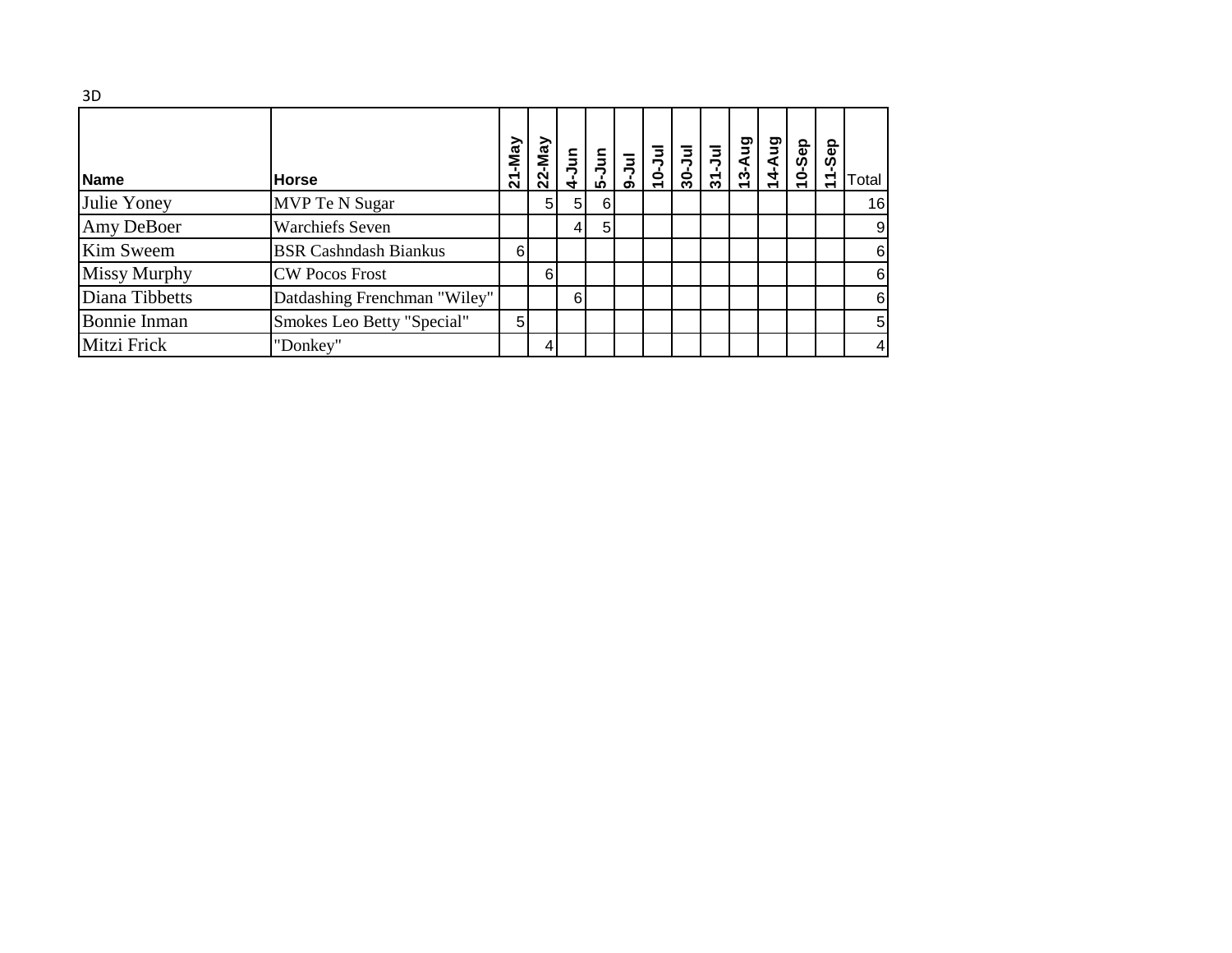| 4D                     |                              |        |           |                |                                                                                                                                                                             |               |        |           |                                               |       |        |          |                |
|------------------------|------------------------------|--------|-----------|----------------|-----------------------------------------------------------------------------------------------------------------------------------------------------------------------------|---------------|--------|-----------|-----------------------------------------------|-------|--------|----------|----------------|
| <b>Name</b>            | <b>Horse</b>                 | 21-May | $22$ -May |                | $\begin{array}{c} \begin{array}{c} 5 \\ -3 \\ -1 \\ -1 \end{array} \\ \begin{array}{c} 5 \\ -1 \\ -1 \end{array} \\ \begin{array}{c} 6 \\ -1 \\ -1 \end{array} \end{array}$ | <b>Inr-01</b> | 30-Jul | $31 - Ju$ | $\begin{array}{c}\n13-Aug \\ -2\n\end{array}$ | 4-Aug | 10-Sep | Sep<br>È | Total          |
| Teri Huggler           | Flo to de Moon               | 5      |           | 3 <sup>1</sup> | 6                                                                                                                                                                           |               |        |           |                                               |       |        |          | 14             |
| <b>Shannon Walker</b>  | Im A Proud Flit              |        |           | 5 <sub>l</sub> | 5                                                                                                                                                                           |               |        |           |                                               |       |        |          | 10             |
| Gabriele Scharmach     | The Blue Hole "Bluey"        |        | 5         |                | 4                                                                                                                                                                           |               |        |           |                                               |       |        |          | 9              |
| Diana Tibbetts         | Datdashing Frenchman "Wiley" |        | 6         |                |                                                                                                                                                                             |               |        |           |                                               |       |        |          | 6              |
| <b>Melanie Nevares</b> | Bond Skipp'n Smooth "Bond"   |        |           | 6              |                                                                                                                                                                             |               |        |           |                                               |       |        |          | 6              |
| Mitzi Frick            | "Donkey"                     | 6      |           |                |                                                                                                                                                                             |               |        |           |                                               |       |        |          | 6              |
| Amy DeBoer             | <b>Warchiefs Seven</b>       |        | 4         |                |                                                                                                                                                                             |               |        |           |                                               |       |        |          | 4              |
| Kim Dale               | "Pepper"                     |        |           | 4              |                                                                                                                                                                             |               |        |           |                                               |       |        |          | 4              |
| <b>Bonnie Inman</b>    | Smokes Leo Betty "Special"   |        | 3         |                |                                                                                                                                                                             |               |        |           |                                               |       |        |          | 3              |
| Alisa Cissell          | Rat City Joe                 |        |           | C              |                                                                                                                                                                             |               |        |           |                                               |       |        |          | $\overline{c}$ |
| Vanda Chess            | Stormin Olena                |        | 2         |                |                                                                                                                                                                             |               |        |           |                                               |       |        |          | 2              |